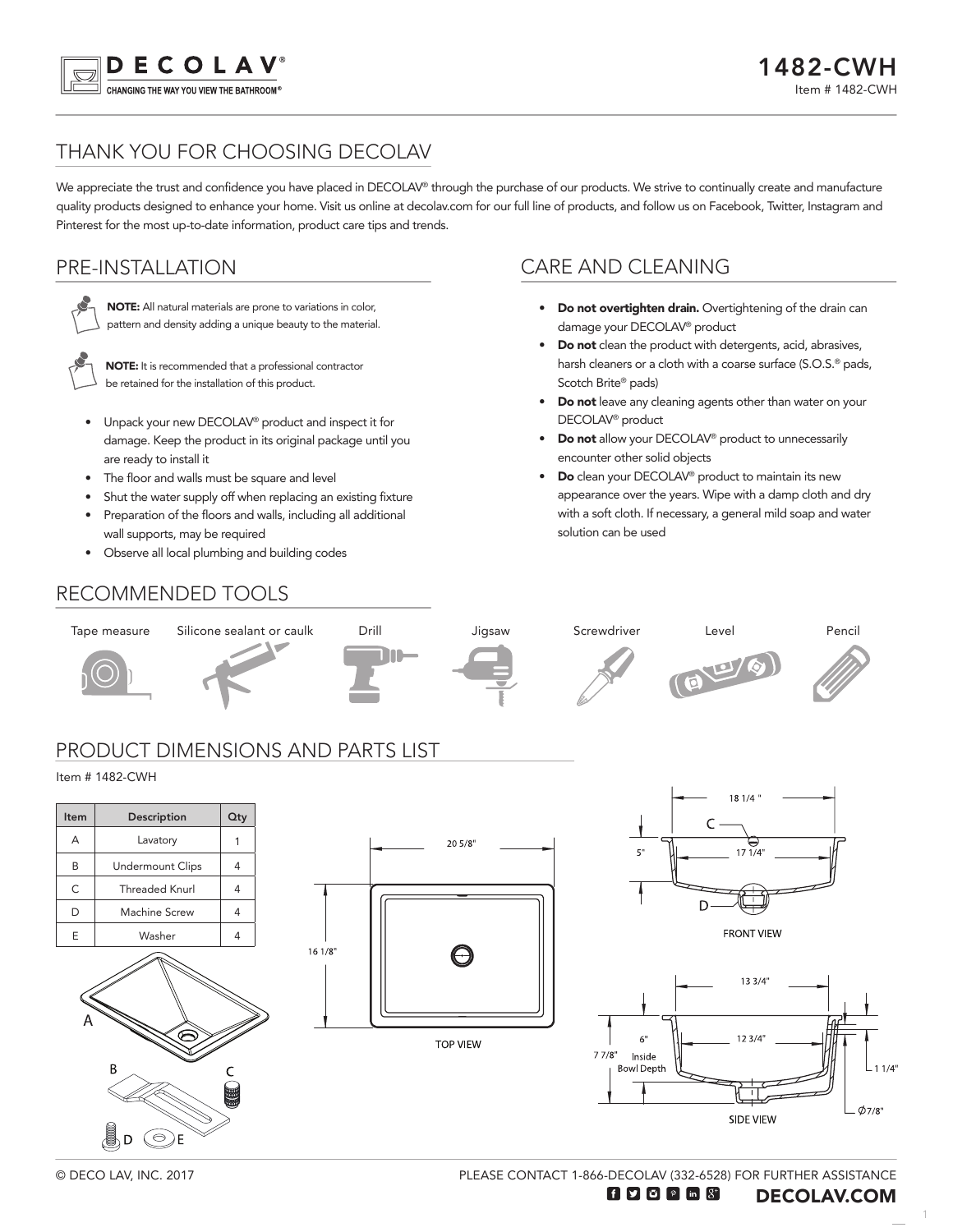

### ASSEMBLY INSTRUCTIONS

NOTE: Use DECOLAV® drain item # 9290-CP/SN/PN, # 9296-CP/SN/PN or # 9298-CP/SN/PN. DECOLAV® cannot guarantee against leakage with other manufacturer drains.

#### BEFORE YOU BEGIN

- Prior to installation, unpack your new DECOLAV® product and inspect it Keep the product in its original package until you are ready to install it
- Shut the water supply off when replacing an existing fixture
- Observe all local plumbing and building codes
- It is recommended that this installation be done with a minimum of two people. Do not install this fixture alone

#### 1 UTILIZING THE CUTOUT TEMPLATE

- Affix provided template to countertop at desired location
- Mark guidelines on countertop in several places
- Drill a clearance hole approximately 1/4" to 1/2" inside the perimeter line of the template
- Cut opening following the perimeter line of template
- Check for cutout alignment by placing lavatory in desired mounting position

#### $\overline{\mathbf{z}}$ INSTALLING YOUR UNDERMOUNT LAVATORY

- Refer to mounting clips detail. (Recommended for installation using countertops with a minimum thickness of 1" (25 mm). Installer must supply anchors for thinner countertops)
- Drill anchors hole 3/8" diameter x 1/2" deep. Apply small amount of epoxy (not provided) to closed end of threaded knurl. Insert threaded knurl (threaded open end exposed)
- Apply sealant around the topside of rim near the edge, as shown. NOTE: DO NOT APPLY ANY SEALANT TO THE FROSTED SURFACE (UNDERSIDE) OF THE LAVATORY AS IT WILL ADVERSELY AFFECT THE FROSTED FINISH.
- Carefully raise lavatory in place. Align and press firmly to set.
- Wipe off excess sealant
- Attach undermount clips to hold lavatory in place NOTE: FOR WOOD COUNTERTOP USE WOOD SCREWS. (NOT PROVIDED)
- Allow sealant to set before proceeding to install drain, waste system, faucet and water supply according to manufacturer's installation instructions NOTE: DO NOT OVER TIGHTEN THE DRAIN. MAY RESULT IN DAMAGE.
- Check for leakage



NOTE: Use DECOLAV® decorative bottle trap item # 9102-CP/SN/PN to complete your new look.



Clearance Hole Cut Opening



PLEASE CONTACT 1-866-DECOLAV (332-6528) FOR FURTHER ASSISTANCE

O E